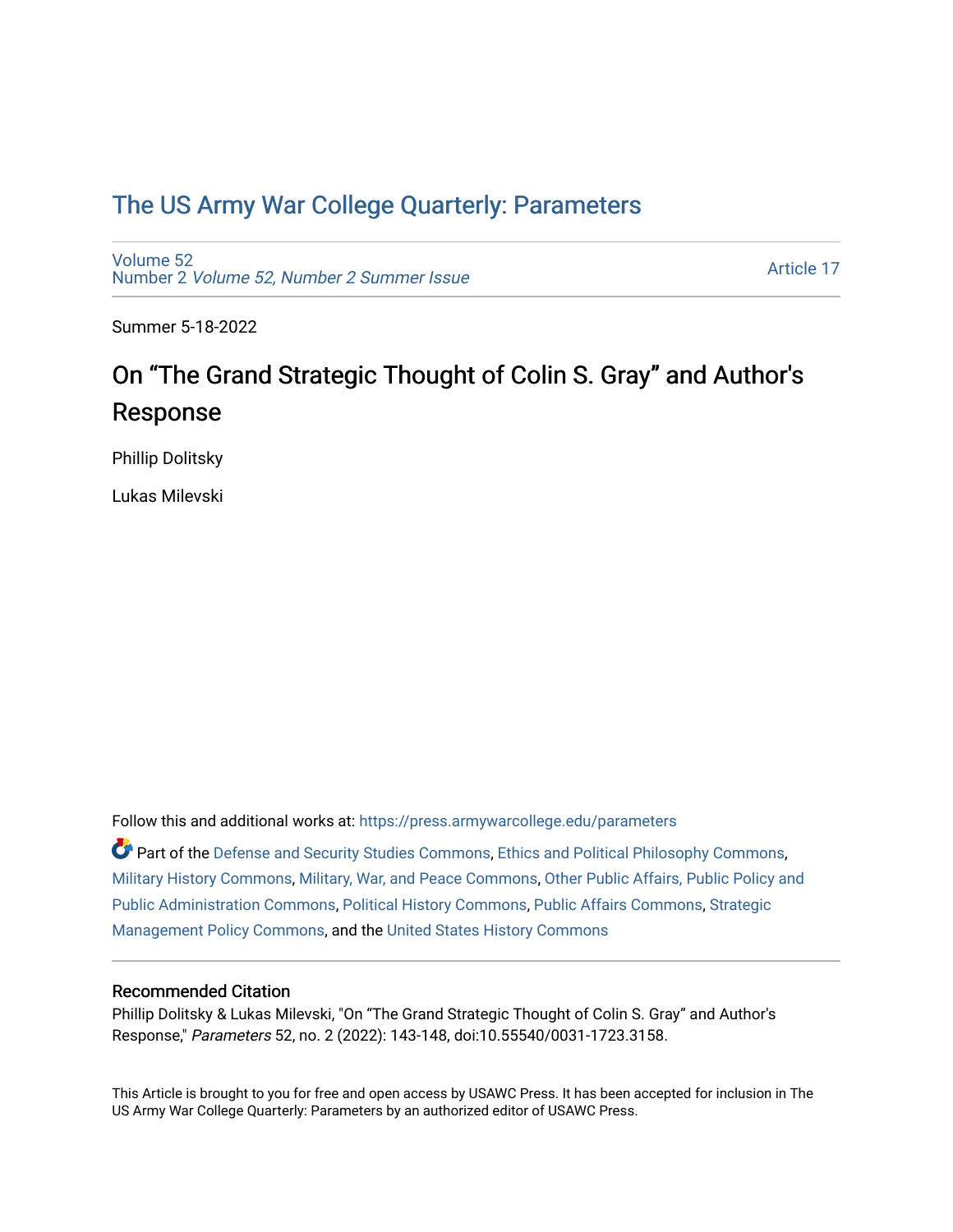### **On "The Grand Strategic Thought of Colin S. Gray"**

Phillip Dolitsky ©2022 Phillip Dolitsky

This commentary responds to Lukas Milenski's article, "The Grand Strategic Thought of Colin S. Gray," published in the Winter 2021–22 issue of *Parameters* (vol. 51, no. 4).

#### **Keywords: Colin S. Gray, grand strategic thought, grand strategy, military strategy, military power**

ew strategic thinkers were as prolific as the late Colin S. Gray. His pen touched the entire gamut of strategic thought—from nuclear strategy to strategic culture to sea power to geopolitics. Future scholars, perhaps this author, will need to consolidate Gray's life work into the ultimate companion guide to his strategic thought. In the recent Winter issue of this journal, Lukas Milevski tipped his hand at doing just that with "The Grand Strategic Thought of Colin S. Gray." He argues, "Gray's conception of grand strategy emphasizes the agential context of military strategy" and notes Gray's view "contradicts the mainstream interpretation particularly favored in the United States, in which grand strategy is identified as the master of policy."1 While Milevski argues these points with superb clarity, I write here to highlight two critical areas of Gray's thought Milevski omitted in his otherwise comprehensive analysis.

 The first, and perhaps more serious omission, concerns a matter of first principles. Since grand strategy is synonymous with statecraft, this strategy must consider the nature of the world order it plans to operate within. This consideration is where Gray strayed from "mainstream" international relations thought. Current international relations students have concentrated their study on the Waltz/Wendt debate of international politics, which pits "neorealism" versus "constructivism." Yet, Gray was not a neorealist, and he disdained constructivism. Indeed, Gray referred to Waltz's *Theory of International Politics* as "a book which demonstrates that being elegantly parsimonious in theory building offers insufficient compensation for being wrong."2 He was perhaps the most vocal defender of classical realism, claiming that "flawed though the principal texts of classical realism may be, when compared with more

<sup>1.</sup> Lukas Milevski, "The Grand Strategic Thought of Colin S. Gray," *Parameters* 51, no. 4 (Winter 2021–22): 81–94, [https://press.armywarcollege.edu/parameters/vol51/iss4/8/.](https://press.armywarcollege.edu/parameters/vol51/iss4/8/)

<sup>2.</sup> Colin Gray, "Clausewitz Rules, OK? The Future Is the Past—with GPS," *Review of International Studies* 25, no. 5 (December 1999): 161–82.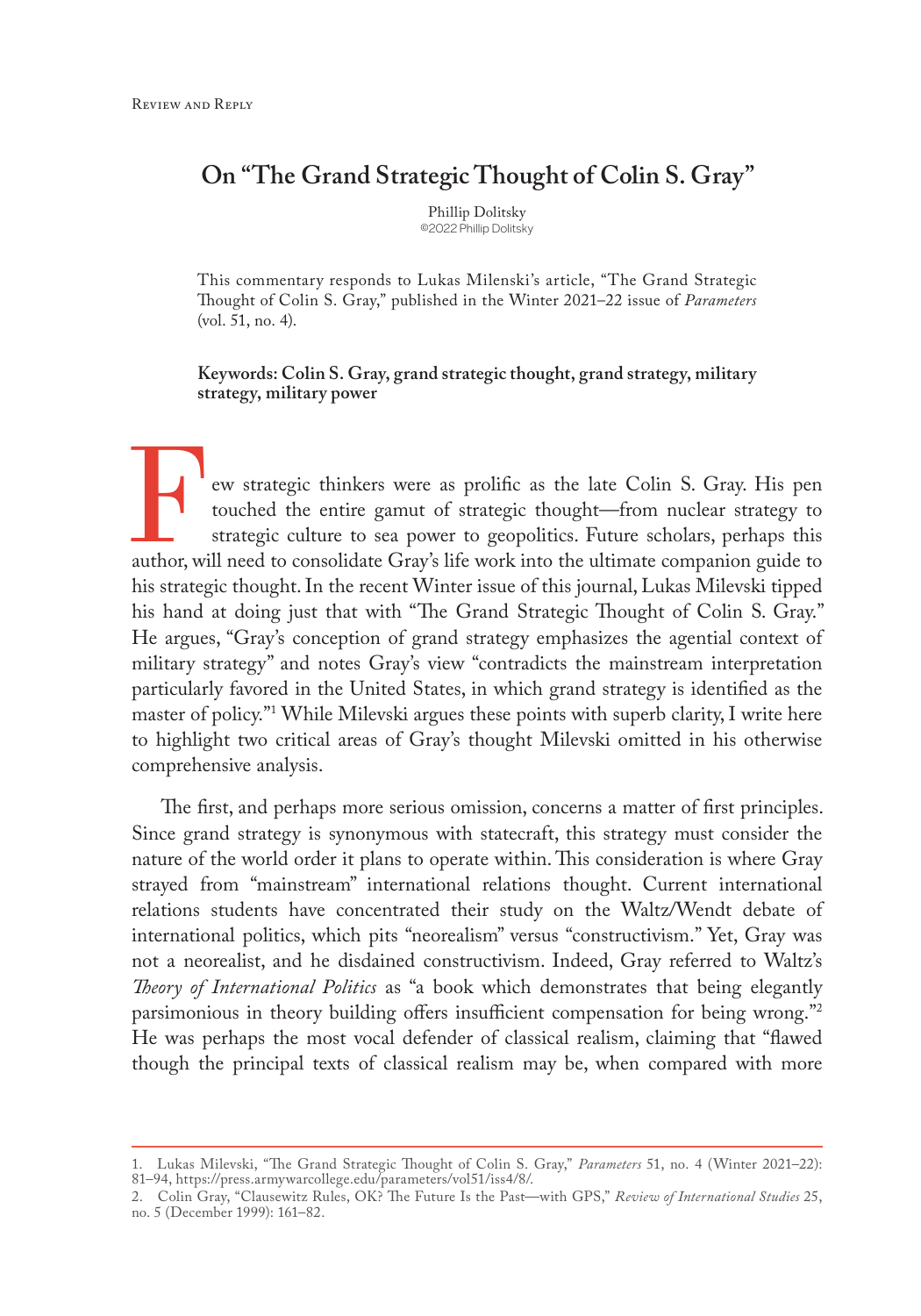contemporary would-be master/mistress-works, they have an overriding virtue. To risk the vernacular, they got the big things right enough."3

 Given his embrace of classical realism, Gray had sweeping thoughts on the international system:

As a neoclassical realist I insist that the game of polities (or security communities) does not change from age to age, let alone from decade to decade. I will stop just short of claiming that the game cannot change, but only by way of a token nod in the direction of never saying never. Paradoxically, perhaps, this stance is not a conservative one. It is alert to the facts of cumulative, sometimes apparently non-linear, change in the character of international relations, including international strategic relations. It denies only the likelihood of change in the nature of those relations.4

Given his embrace of realism and the classic realist works, Gray did not support, for example, global governance as seen in his *Another Bloody Century*. He also did not endorse global governance in his thoughts on grand strategy (more on this below). This is not a small omission. Instead, it stems logically from Gray's understanding of world politics.

 While Milevski synthesized Gray's thoughts on grand strategy, his analysis lacks the foundation upon which it rests. I contend one cannot understand Gray's conception of grand strategy by starting with his thoughts on strategy, as Milevski does. Instead, this conception must begin with Gray's fearless embrace and moving reverence to the great works and scholars of classical realism highlighted so well in the article, "Clausewitz Rules, OK?"5 Yet, Milevski skips this step entirely, which leaves readers with a watered-down version of Gray's thoughts on grand strategy.

 Milevski's second omission, as jarring as the first, is not mentioning Gray's one book on grand strategy, *[The](file:///\\Carla0unitymigr\ssi\Parameters\Articles\Dolitsky_ResponseToGrandStrategicThoughtOfColinGray_EditingCycle\%20The) Sheriff*. In this short book, Gray outlines his thoughts on what American grand strategy should look like as the "sheriff of the world order." He deals with the elusive concept of "world order," noting it is "neither self-enforcing nor is it comprehensively enforceable" and "every such 'order' requires a sheriff, or some other agent of discipline." He also links this notion of what American grand strategy should look like to his conception of international politics, and he makes this point throughout the book (for example, see pages 37 and 55). Furthermore, Gray, from his realist perspective of world politics, sees nongovernmental organizations and multinational organizations (like the UN) as having no use in protecting the current world orders. Milevski also features

<sup>3.</sup> Gray, "Clausewitz Rules."

<sup>4.</sup> Gray, "Clausewitz Rules."

<sup>5.</sup> Gray, "Clausewitz Rules."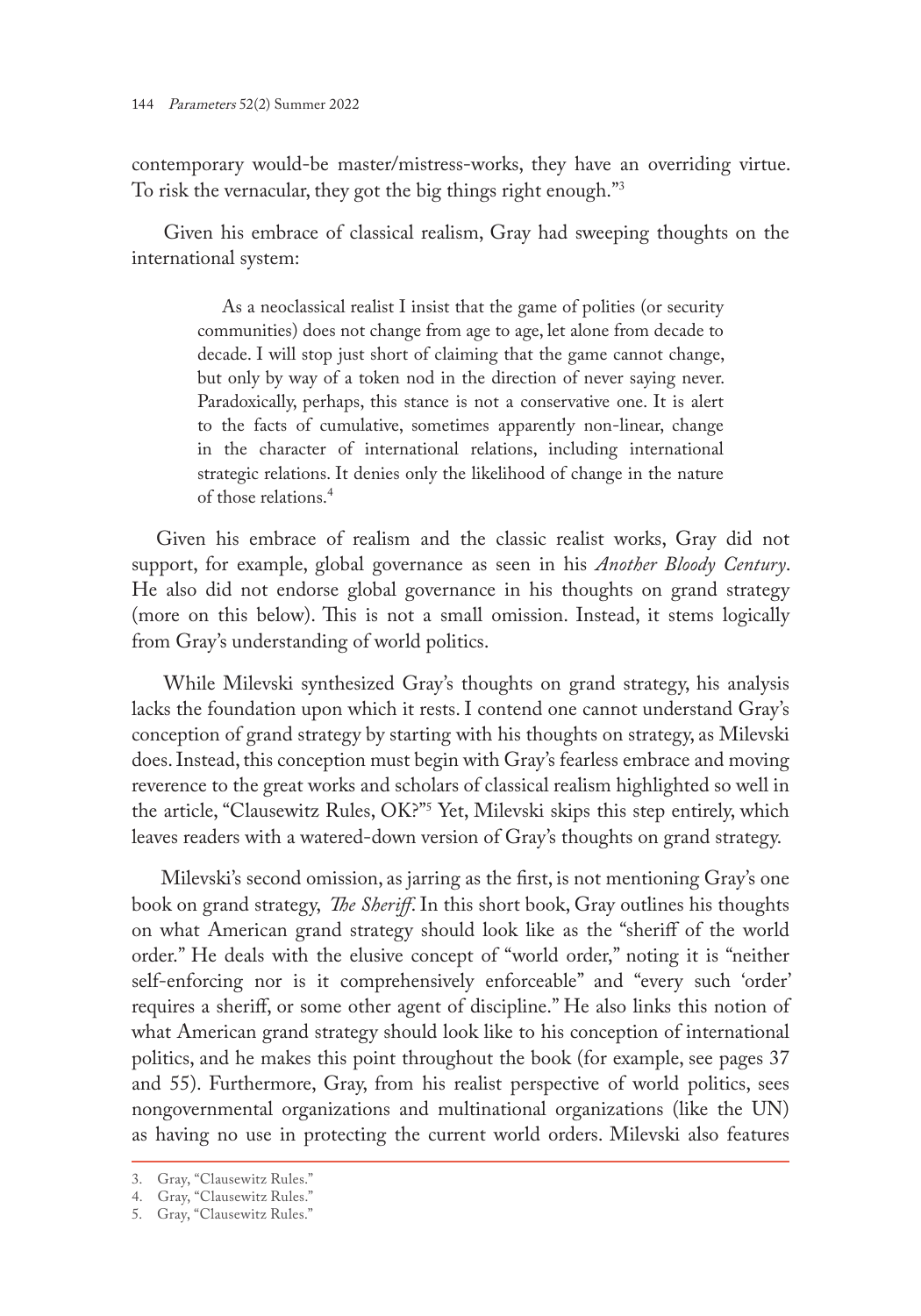Gray's essay, "Harry S. Truman and the Forming of American Grand Strategy in the Cold War, 1945–1953," in *The Shaping of Grand Strategy: Policy, Diplomacy, and War* that analyzes the grand strategy of Harry Truman*.* While the essay is incredibly valuable to understanding Gray's thoughts on grand strategy, it does not carry the same weight as *The Sheriff*. 6

 Perhaps Milevski did not mention *The Sheriff* since he wanted to only discuss matters of theory. Yet, Gray was fond of quoting Bernard Brodie's quip that "strategic theory is a theory of action."7 That Gray's presentation of a grand strategic "theory of action" is missing from Milevski's essay beggars belief.

Phillip Dolitsky

Phillip Dolitsky is a master's student at the School of International Service at American University.

<sup>6.</sup> Colin S. Gray, *The Sheriff: America's Defense of the New World Order* (Lexington: University Press of Kentucky, 2004).

<sup>7.</sup> Bernard Brodie, "Why Were We So (Strategically) Wrong?" *Foreign Policy,* no. 5 (Winter 1971): 151–61, <https://doi.org/10.2307/1147725>.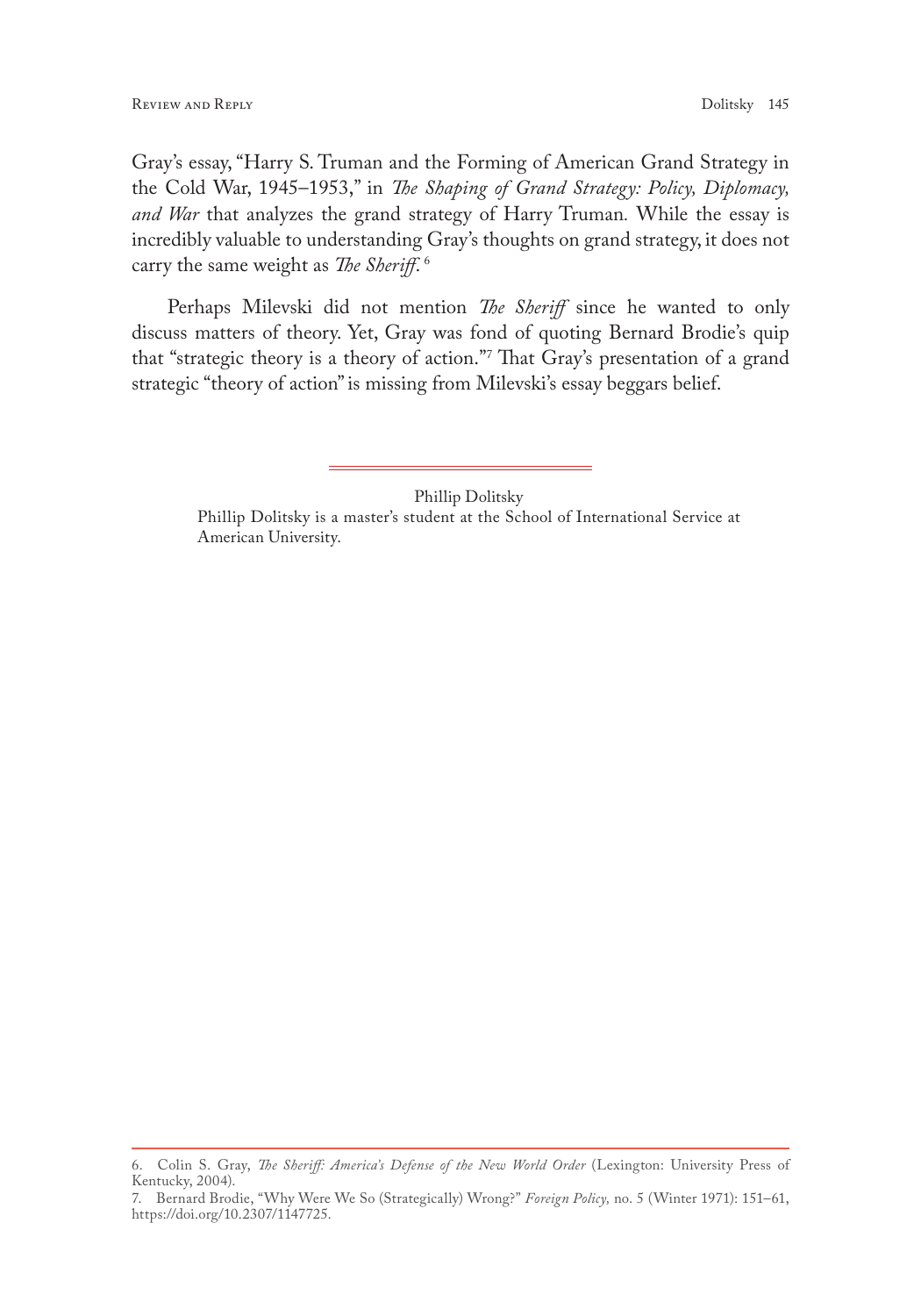Select Bibliography

- Gray, Colin. "Clausewitz Rules, OK? The Future Is the Past—with GPS." *Review of International Studies* 25, no. 5 (December 1999).
- Gray, Colin S. *The Sheriff: America's Defense of the New World Order.*  Lexington: University Press of Kentucky, 2004.
- Milevski, Lukas. "The Grand Strategic Thought of Colin S. Gray." *Parameters* 51, no. 4 (Winter 2021–22), [https://press.armywarcollege.edu](https://press.armywarcollege.edu/parameters/vol51/iss4/8/) [/parameters/vol51/iss4/8/.](https://press.armywarcollege.edu/parameters/vol51/iss4/8/)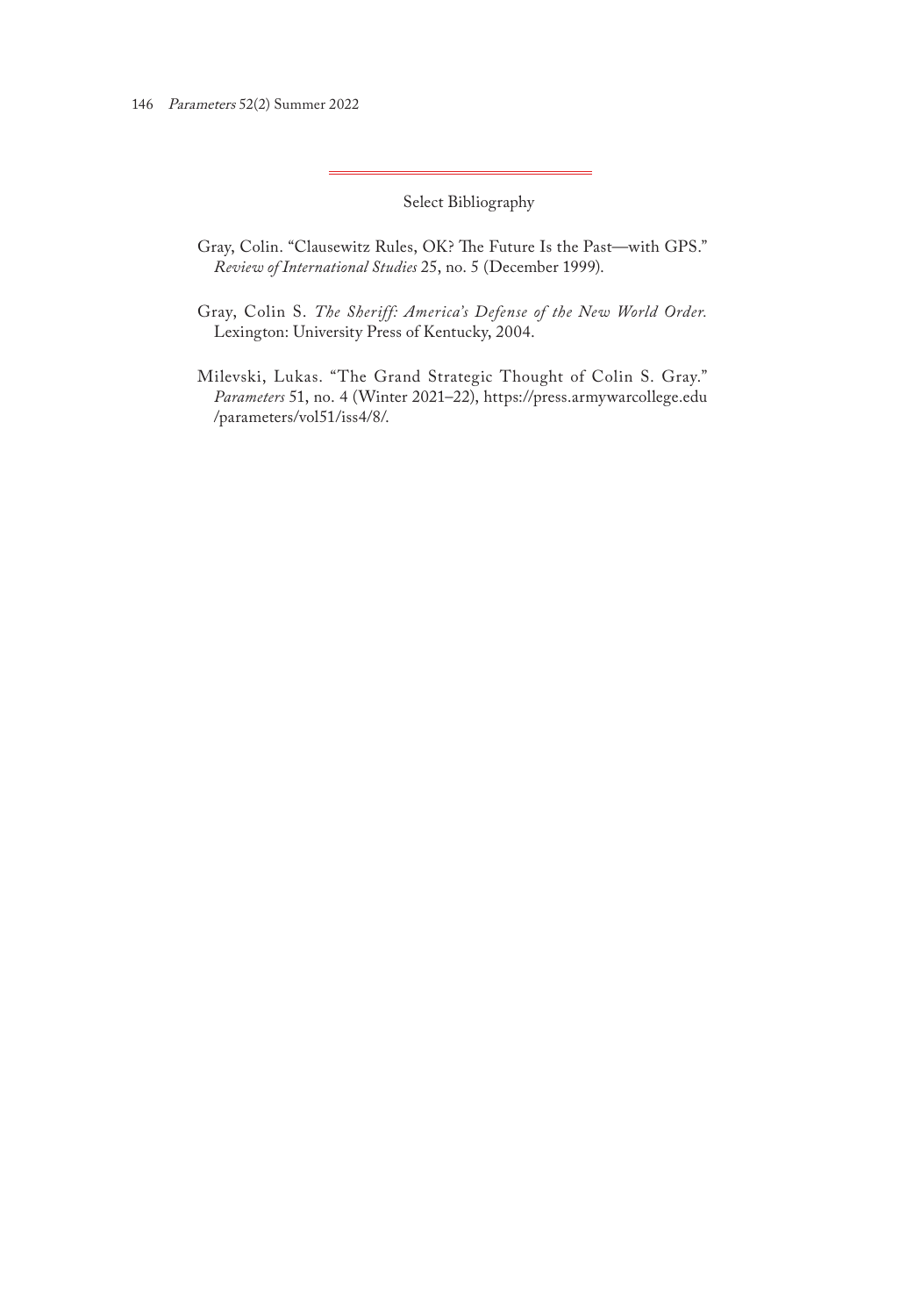### **The Author Replies**

Lukas Milevski ©2022 Lukas Milevski

**Keywords: Colin S. Gray, grand strategic thought, grand strategy, military strategy, military power**

hillip Dolitsky identifies what he believes to be two significant omissions in my exploration of Colin Gray's grand strategic thought ignoring Gray's classical realist perspective on international affairs and neglecting *The Sheriff* as an example of how he would design a grand strategic theory for action. Neither is substantive.

The classical realist perspective is essentially irrelevant; it is an international relations identification, meaningless to the field of strategic studies. Academically and practically, strategy is international relations-agnostic. Although many practitioners might argue the two assumptions, that conflict and war are inevitable in principle distinct from saying particular wars are inevitable in practice—and that military power remains relevant reflect a realist perspective, this is not the historical experience of the field or real-world practice. Historically, representatives of all persuasions (realists, liberals, fascists, Marxists, and many others) have thought about strategy and, except for absolute pacifists, have also practiced strategy. The cute paradigmatic/ideological distinctions of international relations collapse in the real world of strategic practice. In this context, the degree to which Gray invoked classical realism is at least as much to translate the fundamentals of his perspective to nonstrategic studies, essentially an international relations audience, as it is a statement of ideational identity.

Dolitsky, with unnecessary force, suggests it "beggars belief" that I ignored *The Sheriff* as an example of Gray's grand strategic theory of action. Yet, *The Sheriff* is not a book about grand strategy or statecraft. It engages topics related to defense planning, strategy, and defense policy, tied together with a vision of American engagement with the world (the titular sheriff). American academics misguidedly (and typically) consider grand vision to be grand strategy, but in actuality, none of the four themes presented in *The Sheriff*, individually or together, comprise grand strategy. The book does not engage with either nonmilitary issues or nonmilitary power except in a token manner. It pertains to grand strategy only to the extent that defense planning, strategy, defense policy, and visions of one's role in the world interact with statecraft. *The Sheriff* lacks the necessary breadth to be considered an exploration of grand strategic or statecraft theory of action.